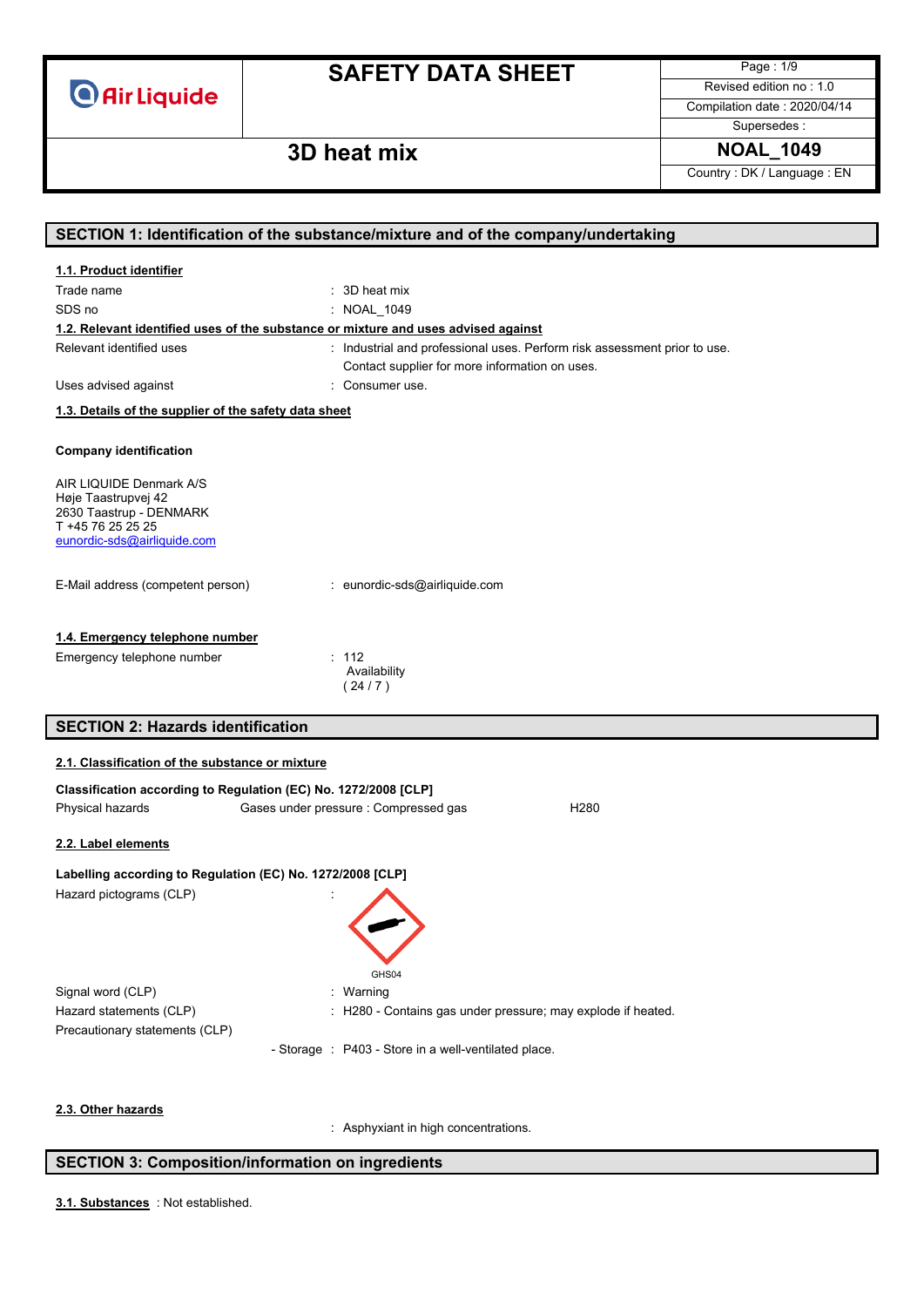

Page : 2/9

Revised edition no : 1.0 Compilation date : 2020/04/14

Supersedes :

### **3D heat mix NOAL\_1049**

Country : DK / Language : EN

#### **3.2. Mixtures**

| Name     | <b>Product identifier</b>                                                                 | Composition<br>$[V-%]$ : | <b>Classification according to</b><br>Regulation (EC) No. 1272/2008<br>[CLP] |
|----------|-------------------------------------------------------------------------------------------|--------------------------|------------------------------------------------------------------------------|
| Argon    | (CAS-No.) 7440-37-1<br>(EC-No.) 231-147-0<br>(EC Index-No.)<br>(REACH-no) *1              | 97.35                    | Press. Gas (Comp.), H280                                                     |
| Hydrogen | (CAS-No.) 1333-74-0<br>(EC-No.) 215-605-7<br>(EC Index-No.) 001-001-00-9<br>(REACH-no) *1 | 2.65                     | Flam. Gas 1, H220<br>Press. Gas (Comp.), H280                                |

Full text of H-statements: see section 16

*Contains no other components or impurities which will influence the classification of the product.*

*\*1: Listed in Annex IV / V REACH, exempted from registration.*

*\*2: Registration deadline not expired.*

*\*3: Registration not required: Substance manufactured or imported < 1t/y.*

### **SECTION 4: First aid measures**

### **4.1. Description of first aid measures**

| - Inhalation                                                                    | : Remove victim to uncontaminated area wearing self contained breathing apparatus. Keep<br>victim warm and rested. Call a doctor. Perform cardiopulmonary resuscitation if breathing<br>stopped. |
|---------------------------------------------------------------------------------|--------------------------------------------------------------------------------------------------------------------------------------------------------------------------------------------------|
| - Skin contact                                                                  | : Adverse effects not expected from this product.                                                                                                                                                |
| - Eve contact                                                                   | : Adverse effects not expected from this product.                                                                                                                                                |
| - Ingestion                                                                     | : Ingestion is not considered a potential route of exposure.                                                                                                                                     |
| 4.2. Most important symptoms and effects, both acute and delayed                |                                                                                                                                                                                                  |
|                                                                                 | : In high concentrations may cause asphyxiation. Symptoms may include loss of<br>mobility/consciousness. Victim may not be aware of asphyxiation.                                                |
|                                                                                 | Refer to section 11.                                                                                                                                                                             |
| 4.3. Indication of any immediate medical attention and special treatment needed |                                                                                                                                                                                                  |

: None.

### **SECTION 5: Firefighting measures**

| 5.1. Extinguishing media                                                          |                                                                                                                                                                                                                                                                                                                                                                                                                                                                                                      |
|-----------------------------------------------------------------------------------|------------------------------------------------------------------------------------------------------------------------------------------------------------------------------------------------------------------------------------------------------------------------------------------------------------------------------------------------------------------------------------------------------------------------------------------------------------------------------------------------------|
| - Suitable extinguishing media<br>- Unsuitable extinguishing media                | : Water spray or fog.<br>: Do not use water jet to extinguish.                                                                                                                                                                                                                                                                                                                                                                                                                                       |
| 5.2. Special hazards arising from the substance or mixture                        |                                                                                                                                                                                                                                                                                                                                                                                                                                                                                                      |
| Specific hazards<br>Hazardous combustion products<br>5.3. Advice for firefighters | : Exposure to fire may cause containers to rupture/explode.<br>: None.                                                                                                                                                                                                                                                                                                                                                                                                                               |
| Specific methods                                                                  | : Use fire control measures appropriate for the surrounding fire. Exposure to fire and heat<br>radiation may cause gas receptacles to rupture. Cool endangered receptacles with water spray<br>jet from a protected position. Prevent water used in emergency cases from entering sewers and<br>drainage systems.<br>If possible, stop flow of product.<br>Use water spray or fog to knock down fire fumes if possible.<br>Move containers away from the fire area if this can be done without risk. |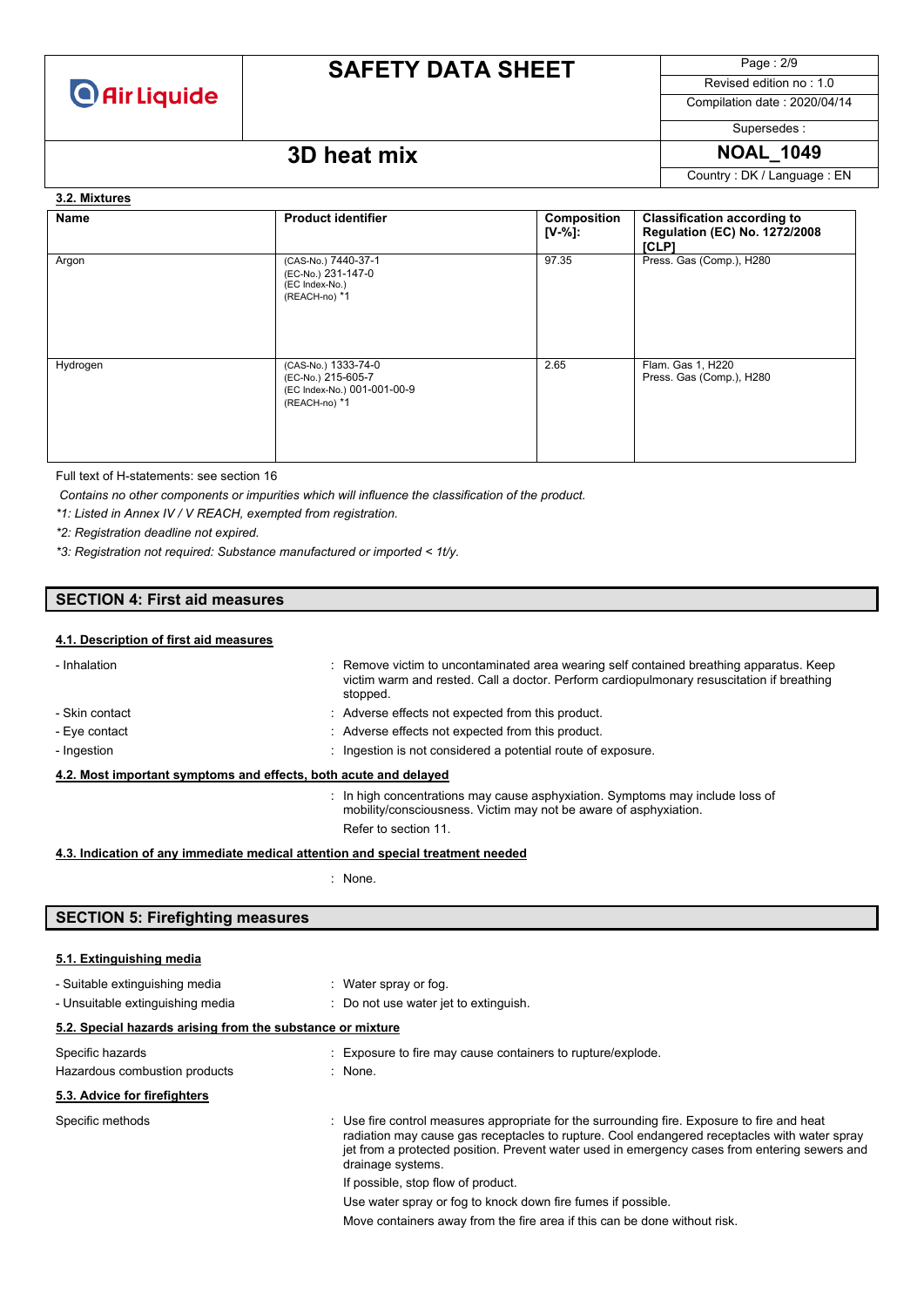|                                                |  | <b>SAFETY DATA SHEET</b>                                                                                          | Page: 3/9                    |
|------------------------------------------------|--|-------------------------------------------------------------------------------------------------------------------|------------------------------|
| <b>O</b> Air Liquide                           |  |                                                                                                                   | Revised edition no: 1.0      |
|                                                |  |                                                                                                                   | Compilation date: 2020/04/14 |
|                                                |  |                                                                                                                   | Supersedes:                  |
|                                                |  | 3D heat mix                                                                                                       | <b>NOAL 1049</b>             |
|                                                |  |                                                                                                                   | Country: DK / Language: EN   |
| Special protective equipment for fire fighters |  | : In confined space use self-contained breathing apparatus.                                                       |                              |
|                                                |  | Standard protective clothing and equipment (Self Contained Breathing Apparatus) for fire<br>fighters.             |                              |
|                                                |  | Standard EN 137 - Self-contained open-circuit compressed air breathing apparatus with full<br>face mask.          |                              |
|                                                |  | Standard EN 469 - Protective clothing for firefighters. Standard - EN 659: Protective gloves for<br>firefighters. |                              |
| <b>SECTION 6: Accidental release measures</b>  |  |                                                                                                                   |                              |

### **6.1. Personal precautions, protective equipment and emergency procedures**

|                                                           | : Try to stop release.                                                                                         |
|-----------------------------------------------------------|----------------------------------------------------------------------------------------------------------------|
|                                                           | Evacuate area.                                                                                                 |
|                                                           | Wear self-contained breathing apparatus when entering area unless atmosphere is proved to<br>be safe.          |
|                                                           | Ensure adequate air ventilation.                                                                               |
|                                                           | Prevent from entering sewers, basements and workpits, or any place where its accumulation<br>can be dangerous. |
|                                                           | Act in accordance with local emergency plan.                                                                   |
|                                                           | Stay upwind.                                                                                                   |
|                                                           | Oxygen detectors should be used when asphyxiating gases may be released.                                       |
| 6.2. Environmental precautions                            |                                                                                                                |
|                                                           | : Try to stop release.                                                                                         |
| 6.3. Methods and material for containment and cleaning up |                                                                                                                |
|                                                           | : Ventilate area.                                                                                              |
| 6.4. Reference to other sections                          |                                                                                                                |
|                                                           | $\therefore$ See also sections 8 and 13.                                                                       |

### **SECTION 7: Handling and storage**

| 7.1. Precautions for safe handling |                                                                                                                                                          |
|------------------------------------|----------------------------------------------------------------------------------------------------------------------------------------------------------|
| Safe use of the product            | : The product must be handled in accordance with good industrial hygiene and safety<br>procedures.                                                       |
|                                    | Only experienced and properly instructed persons should handle gases under pressure.                                                                     |
|                                    | Consider pressure relief device(s) in gas installations.                                                                                                 |
|                                    | Ensure the complete gas system was (or is regularily) checked for leaks before use.                                                                      |
|                                    | Do not smoke while handling product.                                                                                                                     |
|                                    | Use only properly specified equipment which is suitable for this product, its supply pressure and<br>temperature. Contact your gas supplier if in doubt. |
|                                    | Avoid suck back of water, acid and alkalis.                                                                                                              |
|                                    | Do not breathe gas.                                                                                                                                      |
|                                    |                                                                                                                                                          |

Avoid release of product into atmosphere.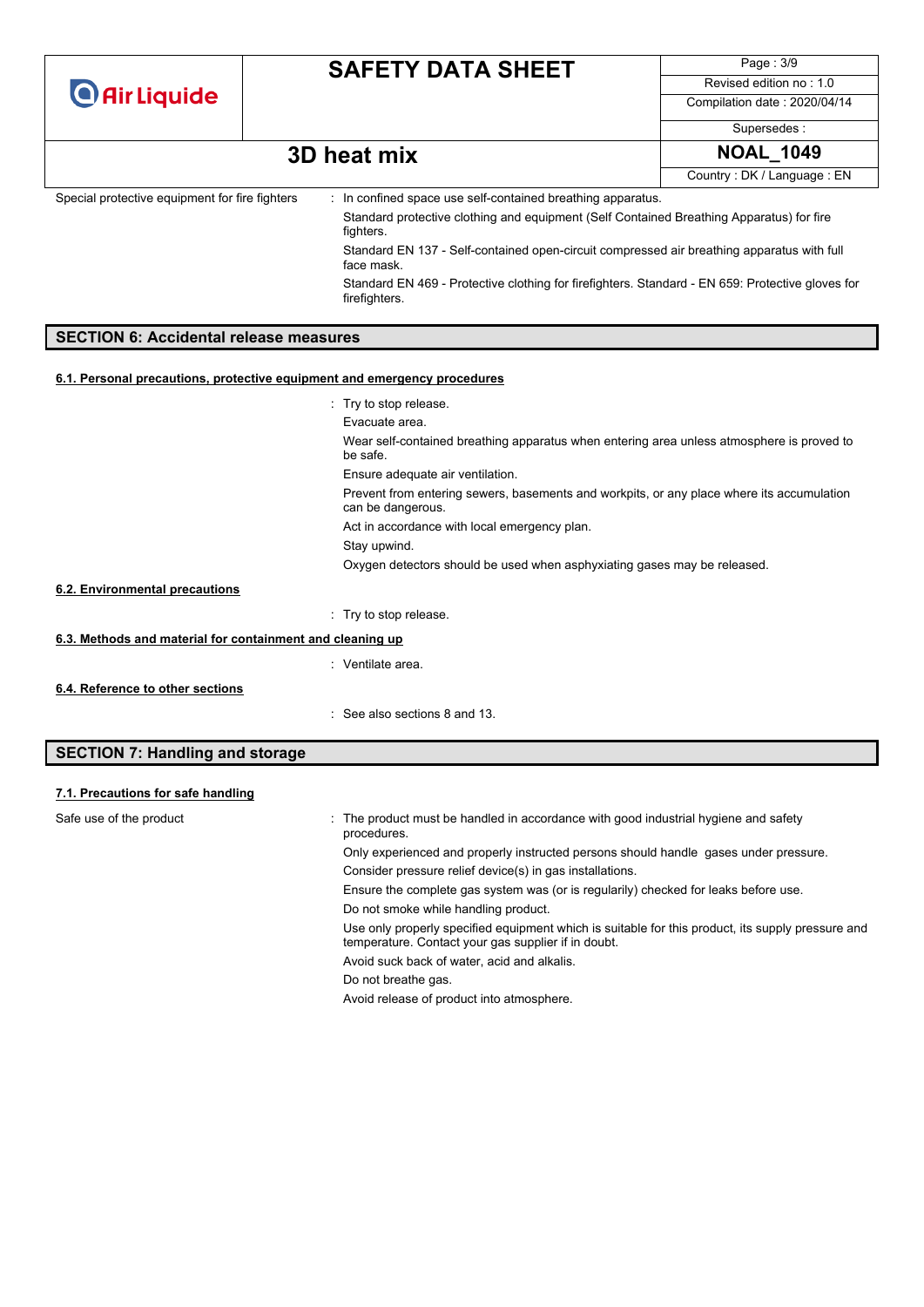|                                                                   | <b>SAFETY DATA SHEET</b>                                                                                                     | Page: 4/9                                                                                       |  |  |
|-------------------------------------------------------------------|------------------------------------------------------------------------------------------------------------------------------|-------------------------------------------------------------------------------------------------|--|--|
| <b>O</b> Air Liquide                                              |                                                                                                                              | Revised edition no: 1.0                                                                         |  |  |
|                                                                   |                                                                                                                              | Compilation date: 2020/04/14                                                                    |  |  |
|                                                                   |                                                                                                                              | Supersedes:                                                                                     |  |  |
|                                                                   | 3D heat mix                                                                                                                  | <b>NOAL 1049</b>                                                                                |  |  |
|                                                                   |                                                                                                                              | Country: DK / Language: EN                                                                      |  |  |
| Safe handling of the gas receptacle                               | : Refer to supplier's container handling instructions.                                                                       |                                                                                                 |  |  |
|                                                                   | Do not allow backfeed into the container.                                                                                    |                                                                                                 |  |  |
|                                                                   | Protect cylinders from physical damage; do not drag, roll, slide or drop.                                                    |                                                                                                 |  |  |
|                                                                   | When moving cylinders, even for short distances, use a cart (trolley, hand truck, etc.) designed<br>to transport cylinders.  |                                                                                                 |  |  |
|                                                                   | or bench or placed in a container stand and is ready for use.                                                                | Leave valve protection caps in place until the container has been secured against either a wall |  |  |
|                                                                   |                                                                                                                              | If user experiences any difficulty operating valve discontinue use and contact supplier.        |  |  |
|                                                                   |                                                                                                                              | Never attempt to repair or modify container valves or safety relief devices.                    |  |  |
|                                                                   | Damaged valves should be reported immediately to the supplier.                                                               |                                                                                                 |  |  |
|                                                                   | Keep container valve outlets clean and free from contaminants particularly oil and water.                                    |                                                                                                 |  |  |
|                                                                   | Replace valve outlet caps or plugs and container caps where supplied as soon as container is<br>disconnected from equipment. |                                                                                                 |  |  |
|                                                                   | Close container valve after each use and when empty, even if still connected to equipment.                                   |                                                                                                 |  |  |
|                                                                   | Never attempt to transfer gases from one cylinder/container to another.                                                      |                                                                                                 |  |  |
|                                                                   | Never use direct flame or electrical heating devices to raise the pressure of a container.                                   |                                                                                                 |  |  |
|                                                                   | Do not remove or deface labels provided by the supplier for the identification of the content of<br>the container.           |                                                                                                 |  |  |
|                                                                   | Suck back of water into the container must be prevented.                                                                     |                                                                                                 |  |  |
|                                                                   | Open valve slowly to avoid pressure shock.                                                                                   |                                                                                                 |  |  |
| 7.2. Conditions for safe storage, including any incompatibilities |                                                                                                                              |                                                                                                 |  |  |
|                                                                   | : Observe all regulations and local requirements regarding storage of containers.                                            |                                                                                                 |  |  |
|                                                                   | Containers should not be stored in conditions likely to encourage corrosion.                                                 |                                                                                                 |  |  |
|                                                                   | Container valve guards or caps should be in place.                                                                           |                                                                                                 |  |  |
|                                                                   | Containers should be stored in the vertical position and properly secured to prevent them from<br>falling over.              |                                                                                                 |  |  |
|                                                                   | Stored containers should be periodically checked for general condition and leakage.                                          |                                                                                                 |  |  |
|                                                                   | Keep container below 50°C in a well ventilated place.                                                                        |                                                                                                 |  |  |
|                                                                   | Store containers in location free from fire risk and away from sources of heat and ignition.                                 |                                                                                                 |  |  |
|                                                                   |                                                                                                                              |                                                                                                 |  |  |

: None.

### **SECTION 8: Exposure controls/personal protection**

#### **8.1. Control parameters**

OEL (Occupational Exposure Limits) : No data available.

DNEL (Derived-No Effect Level) : No data available.

PNEC (Predicted No-Effect Concentration) : No data available.

#### **8.2. Exposure controls**

#### **8.2.1. Appropriate engineering controls**

: Provide adequate general and local exhaust ventilation.

Systems under pressure should be regularily checked for leakages.

Oxygen detectors should be used when asphyxiating gases may be released.

Consider the use of a work permit system e.g. for maintenance activities.

#### **8.2.2. Individual protection measures, e.g. personal protective equipment**

: A risk assessment should be conducted and documented in each work area to assess the risks related to the use of the product and to select the PPE that matches the relevant risk. The following recommendations should be considered: PPE compliant to the recommended EN/ISO standards should be selected.

• Eye/face protection **in the state of the set of the set of the set of the set of the shields** beginning to the shields. Standard EN 166 - Personal eye-protection - specifications.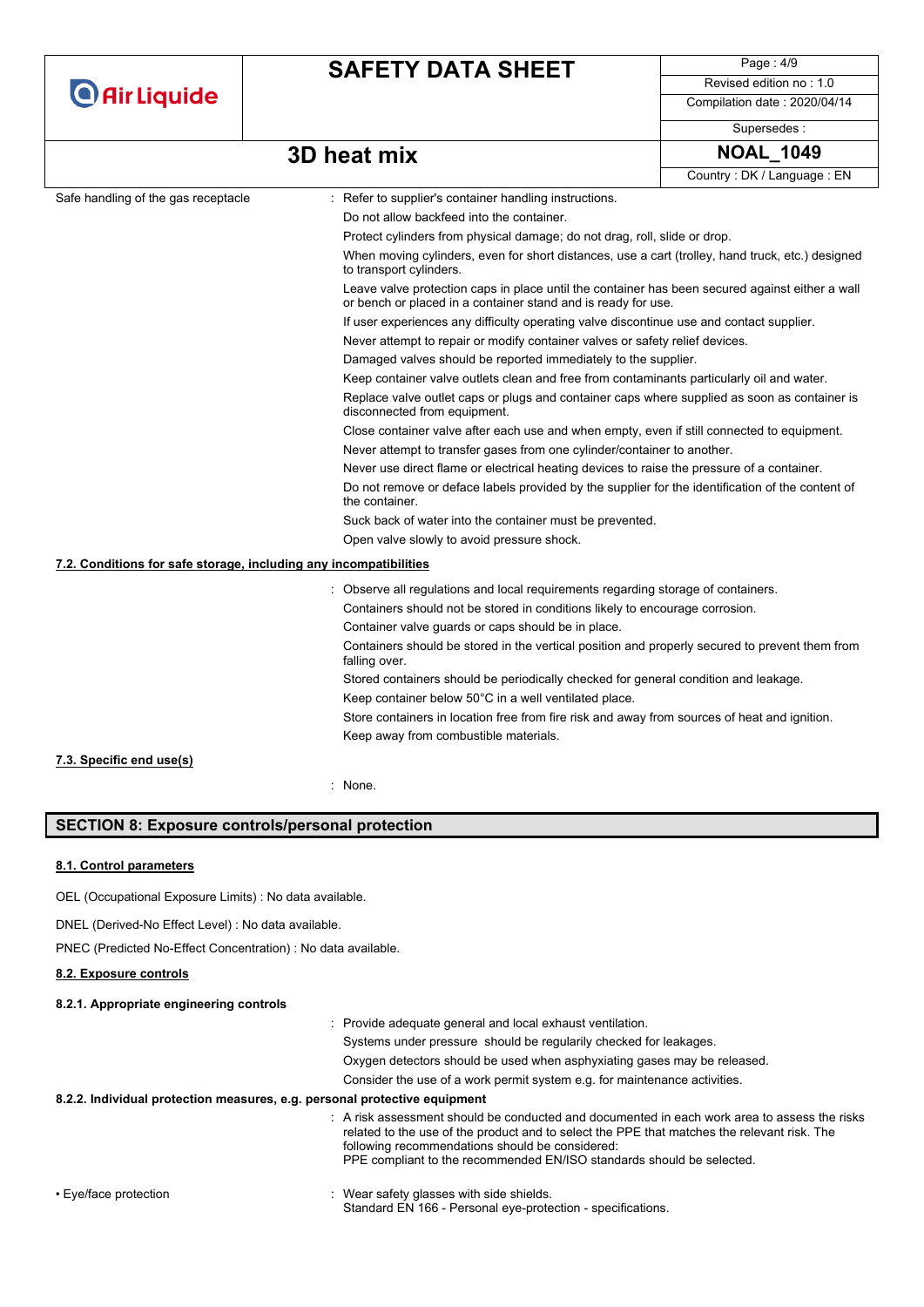**O** Air Liquide

## **SAFETY DATA SHEET**

Page : 5/9 Revised edition no : 1.0 Compilation date : 2020/04/14

Supersedes :

### **3D** heat mix NOAL 1049

: None necessary.

|                                        |                                                                                                                                                                                                                                                   | Country: DK / Language: EN |
|----------------------------------------|---------------------------------------------------------------------------------------------------------------------------------------------------------------------------------------------------------------------------------------------------|----------------------------|
| • Skin protection                      |                                                                                                                                                                                                                                                   |                            |
| - Hand protection                      | : Wear working gloves when handling gas containers.                                                                                                                                                                                               |                            |
|                                        | Standard EN 388 - Protective gloves against mechanical risk.                                                                                                                                                                                      |                            |
| - Other                                | : Wear safety shoes while handling containers.<br>Standard EN ISO 20345 - Personal protective equipment - Safety footwear.                                                                                                                        |                            |
| • Respiratory protection               | : Self contained breathing apparatus (SCBA) or positive pressure airline with mask are to be<br>used in oxygen-deficient atmospheres.<br>Standard EN 137 - Self-contained open-circuit compressed air breathing apparatus with full<br>face mask. |                            |
| • Thermal hazards                      | : None in addition to the above sections.                                                                                                                                                                                                         |                            |
| 8.2.3. Environmental exposure controls |                                                                                                                                                                                                                                                   |                            |

# **SECTION 9: Physical and chemical properties**

## **9.1. Information on basic physical and chemical properties**

Appearance

| Physical state at 20°C / 101.3kPa<br>٠          | : Gas.                                                                                                    |
|-------------------------------------------------|-----------------------------------------------------------------------------------------------------------|
| Colour                                          | Mixture contains one or more component(s) which have the following colour(s):<br>Colourless.              |
| Odour                                           | Odourless.                                                                                                |
| Odour threshold                                 | Odour threshold is subjective and inadequate to warn of overexposure.                                     |
| pH value                                        | Not applicable for gases and gas mixtures.                                                                |
| Molar mass                                      | Not applicable for gas mixtures.                                                                          |
| Melting point                                   | Not applicable for gas mixtures.                                                                          |
| Boiling point                                   | Not applicable for gas mixtures.                                                                          |
| Flash point                                     | Not applicable for gases and gas mixtures.                                                                |
| Evaporation rate (ether=1)                      | Not applicable for gases and gas mixtures.                                                                |
| Flammability range                              | Non flammable.                                                                                            |
| Vapour pressure [20°C]                          | Not applicable.                                                                                           |
| Vapour pressure [50°C]                          | : Not applicable.                                                                                         |
| Relative density, gas (air=1)                   | Heavier than air.                                                                                         |
| Solubility in water                             | Solubility in water of component(s) of the mixture :<br>· Argon: 67.3 mg/l · Hydrogen: 1.6 mg/l           |
| Partition coefficient n-octanol/water [log Kow] | : Not applicable for gas mixtures.                                                                        |
| Auto-ignition temperature                       | : Non flammable.                                                                                          |
| Decomposition point [°C]                        | Not applicable.                                                                                           |
| Viscosity [20°C]                                | No reliable data available.                                                                               |
| <b>Explosive Properties</b>                     | Not applicable.                                                                                           |
| <b>Oxidising Properties</b>                     | Not applicable.                                                                                           |
| 9.2. Other information                          |                                                                                                           |
| Other data                                      | Gas/vapour heavier than air. May accumulate in confined spaces, particularly at or below<br>ground level. |

### **SECTION 10: Stability and reactivity**

### **10.1. Reactivity**

**10.2. Chemical stability**

: No reactivity hazard other than the effects described in sub-sections below.

: Stable under normal conditions.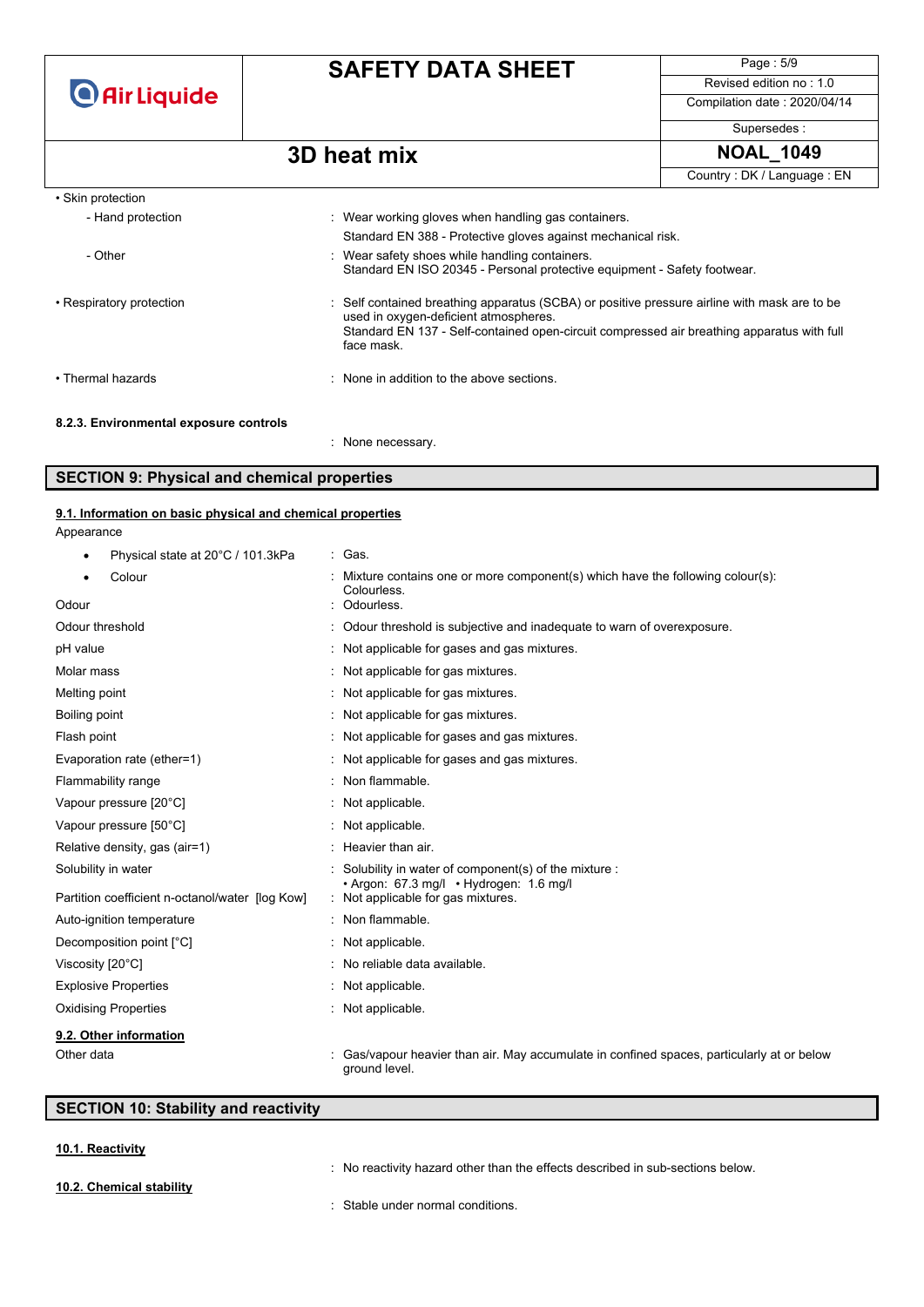**O** Air Liquide

## **SAFETY DATA SHEET**

Page : 6/9 Revised edition no : 1.0

Compilation date : 2020/04/14

Supersedes :

Country : DK / Language : EN

## **3D heat mix NOAL\_1049**

| 10.3. Possibility of hazardous reactions |                                                                                                           |
|------------------------------------------|-----------------------------------------------------------------------------------------------------------|
|                                          | : No additional information available                                                                     |
| 10.4. Conditions to avoid                |                                                                                                           |
|                                          | : Avoid moisture in installation systems.                                                                 |
| 10.5. Incompatible materials             |                                                                                                           |
|                                          | : For additional information on compatibility refer to ISO 11114.                                         |
| 10.6. Hazardous decomposition products   |                                                                                                           |
|                                          | : Under normal conditions of storage and use, hazardous decomposition products should not be<br>produced. |

### **SECTION 11: Toxicological information**

| 11.1. Information on toxicological effects |                                                                              |
|--------------------------------------------|------------------------------------------------------------------------------|
| <b>Acute toxicity</b>                      | : No toxicological effects from this product.                                |
| <b>Skin corrosion/irritation</b>           | : No known effects from this product.                                        |
| Serious eye damage/irritation              | : No known effects from this product.                                        |
| Respiratory or skin sensitisation          | : No known effects from this product.                                        |
| Germ cell mutagenicity                     | : No known effects from this product.                                        |
| Carcinogenicity                            | : No known effects from this product.                                        |
| <b>Reproductive toxicity</b>               | : No known effects from this product.<br>No known effects from this product. |
| <b>STOT-single exposure</b>                | : No known effects from this product.                                        |
| <b>STOT-repeated exposure</b>              | : No known effects from this product.                                        |
| <b>Aspiration hazard</b>                   | : Not applicable for gases and gas mixtures.                                 |

### **SECTION 12: Ecological information**

#### **12.1. Toxicity**

| Assessment                               | : No ecological damage caused by this product.                                                                                    |
|------------------------------------------|-----------------------------------------------------------------------------------------------------------------------------------|
| EC50 48h - Daphnia magna [mg/l]          | : No data available.                                                                                                              |
| EC50 72h - Algae [mg/l]                  | : No data available.                                                                                                              |
| LC50 96 h - Fish [mg/l]                  | : No data available.                                                                                                              |
| 12.2. Persistence and degradability      |                                                                                                                                   |
| Assessment                               | : No ecological damage caused by this product.                                                                                    |
| 12.3. Bioaccumulative potential          |                                                                                                                                   |
| Assessment                               | : No data available.                                                                                                              |
| 12.4. Mobility in soil                   |                                                                                                                                   |
| Assessment                               | : Because of its high volatility, the product is unlikely to cause ground or water pollution.<br>Partition into soil is unlikely. |
| 12.5. Results of PBT and vPvB assessment |                                                                                                                                   |
| Assessment                               | : Not classified as PBT or vPvB.                                                                                                  |
| 12.6. Other adverse effects              |                                                                                                                                   |
| Other adverse effects                    | : No known effects from this product.                                                                                             |
| Effect on the ozone layer                | : None.                                                                                                                           |
| Effect on global warming                 | : Contains greenhouse gas(es).                                                                                                    |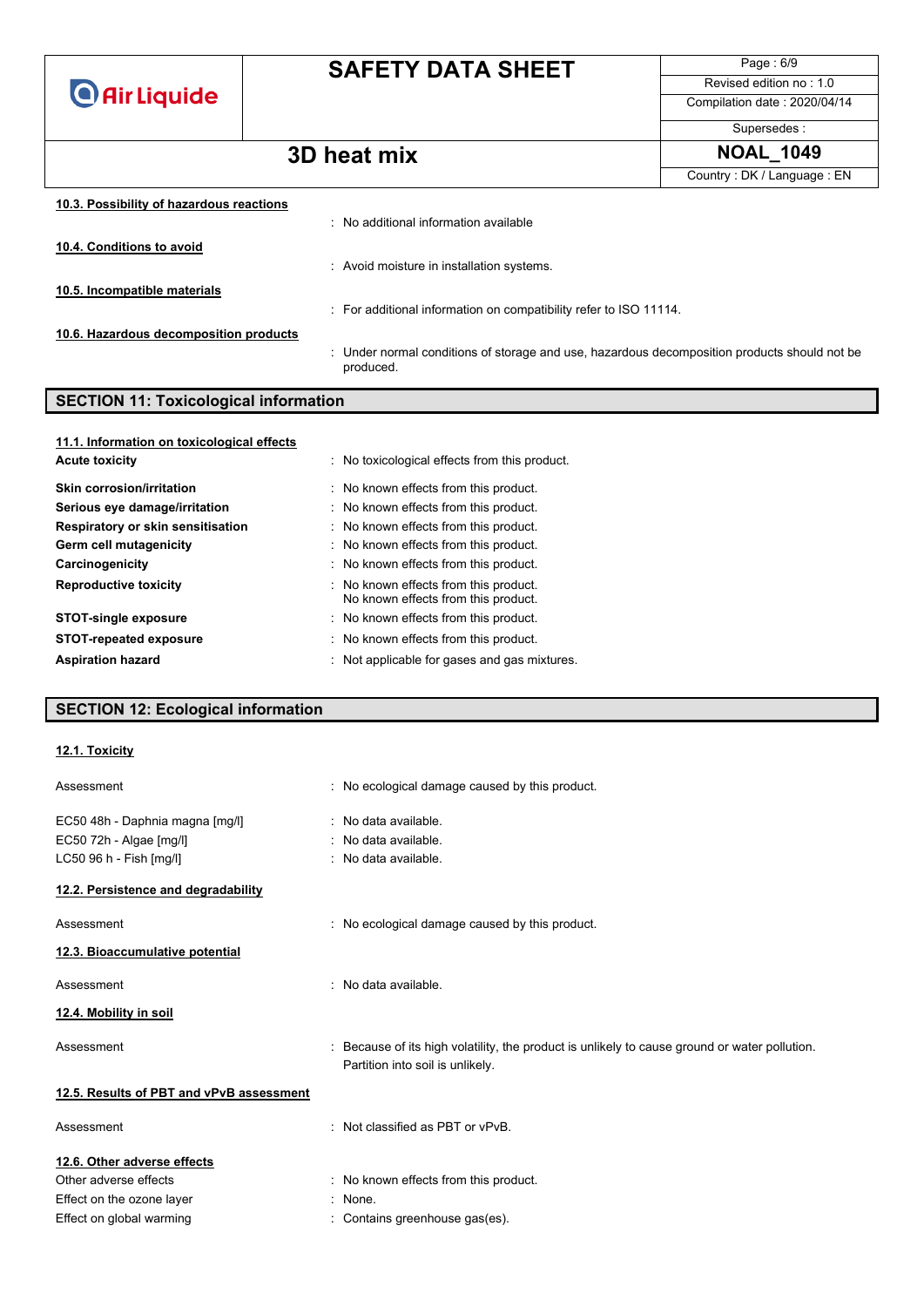**O** Air Liquide

## **SAFETY DATA SHEET**

May be vented to atmosphere in a well ventilated place.

Return unused product in original container to supplier.

Page : 7/9 Revised edition no : 1.0

Compilation date : 2020/04/14

Supersedes :

### **3D heat mix NOAL\_1049**

Country : DK / Language : EN

### **SECTION 13: Disposal considerations**

### **13.1. Waste treatment methods**

List of hazardous waste codes (from Commission Decision 2000/532/EC as amended) **13.2. Additional information**

: 16 05 05 : Gases in pressure containers other than those mentioned in 16 05 04.

Do not discharge into any place where its accumulation could be dangerous.

: External treatment and disposal of waste should comply with applicable local and/or national regulations.

### **SECTION 14: Transport information**

| 14.1. UN number                                                      |                                                            |
|----------------------------------------------------------------------|------------------------------------------------------------|
| UN-No.                                                               | : 1956                                                     |
| 14.2. UN proper shipping name                                        |                                                            |
| Transport by road/rail (ADR/RID)                                     | COMPRESSED GAS, N.O.S. (Argon, Hydrogen)                   |
| Transport by air (ICAO-TI / IATA-DGR)                                | Compressed gas, n.o.s. (Argon, Hydrogen)                   |
| Transport by sea (IMDG)                                              | COMPRESSED GAS, N.O.S. (Argon, Hydrogen)                   |
| 14.3. Transport hazard class(es)                                     |                                                            |
| Labelling                                                            |                                                            |
|                                                                      | 2.2 : Non-flammable, non-toxic gases.                      |
| Transport by road/rail (ADR/RID)                                     |                                                            |
| Class                                                                | $\therefore$ 2.                                            |
| Classification code                                                  | : 1A.                                                      |
| Hazard identification number                                         | : 20.                                                      |
| <b>Tunnel Restriction</b>                                            | $\pm$ E - Passage forbidden through tunnels of category E. |
| Transport by air (ICAO-TI / IATA-DGR)<br>Class / Div. (Sub. risk(s)) | : 2.2                                                      |
| Transport by sea (IMDG)                                              |                                                            |
| Class / Div. (Sub. risk(s))                                          | : 2.2                                                      |
| Emergency Schedule (EmS) - Fire                                      | $: F-C.$                                                   |
| Emergency Schedule (EmS) - Spillage                                  | $: S-V.$                                                   |
| 14.4. Packing group                                                  |                                                            |
|                                                                      |                                                            |
| Transport by road/rail (ADR/RID)                                     | : Not established.                                         |
| Transport by air (ICAO-TI / IATA-DGR)                                | Not established.                                           |
| Transport by sea (IMDG)                                              | Not established.                                           |
| 14.5. Environmental hazards                                          |                                                            |
| Transport by road/rail (ADR/RID)                                     | : None.                                                    |
| Transport by air (ICAO-TI / IATA-DGR)                                | None.                                                      |
| Transport by sea (IMDG)                                              | None.                                                      |
|                                                                      |                                                            |

#### **14.6. Special precautions for user**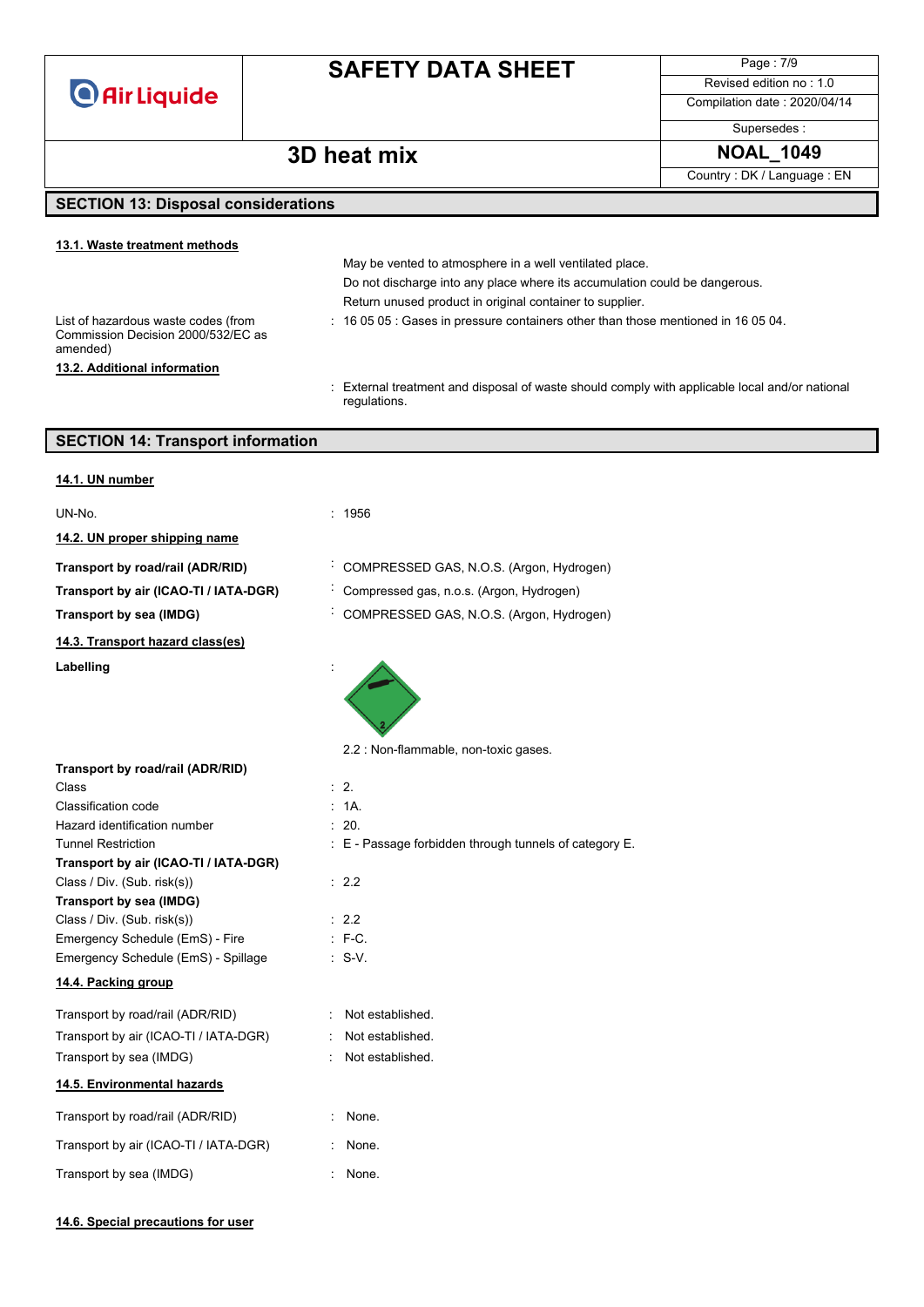

Page : 8/9 Revised edition no : 1.0

Compilation date : 2020/04/14 Supersedes :

### **3D** heat mix **NOAL\_1049**

Country : DK / Language : EN

| Packing Instruction(s)                |         |                                                                                                                                          |  |
|---------------------------------------|---------|------------------------------------------------------------------------------------------------------------------------------------------|--|
| Transport by road/rail (ADR/RID)      | : P200. |                                                                                                                                          |  |
| Transport by air (ICAO-TI / IATA-DGR) |         |                                                                                                                                          |  |
| Passenger and Cargo Aircraft          |         | : 200.                                                                                                                                   |  |
| Cargo Aircraft only                   |         | : 200.                                                                                                                                   |  |
| Transport by sea (IMDG)               |         | : P200.                                                                                                                                  |  |
| Special transport precautions         |         | : Avoid transport on vehicles where the load space is not separated from the driver's<br>compartment.                                    |  |
|                                       |         | Ensure vehicle driver is aware of the potential hazards of the load and knows what to do in the<br>event of an accident or an emergency. |  |
|                                       |         | Before transporting product containers:                                                                                                  |  |
|                                       |         | - Ensure there is adequate ventilation.                                                                                                  |  |
|                                       |         | - Ensure that containers are firmly secured.                                                                                             |  |
|                                       |         | - Ensure valve is closed and not leaking.                                                                                                |  |
|                                       |         | - Ensure valve outlet cap nut or plug (where provided) is correctly fitted.                                                              |  |
|                                       |         | - Ensure valve protection device (where provided) is correctly fitted.                                                                   |  |

#### **14.7. Transport in bulk according to Annex II of Marpol and the IBC Code**

: Not applicable.

### **SECTION 15: Regulatory information EU-Regulations** Restrictions on use : None. Seveso Directive : 2012/18/EU (Seveso III) : Not covered. **National regulations** National legislation : Ensure all national/local regulations are observed. **15.1. Safety, health and environmental regulations/legislation specific for the substance or mixture**

#### **15.2. Chemical safety assessment**

A CSA does not need to be carried out for this product.

### **SECTION 16: Other information**

Indication of changes **indication** of changes **in accordance with commission regulation (EU) No 453/2010.**